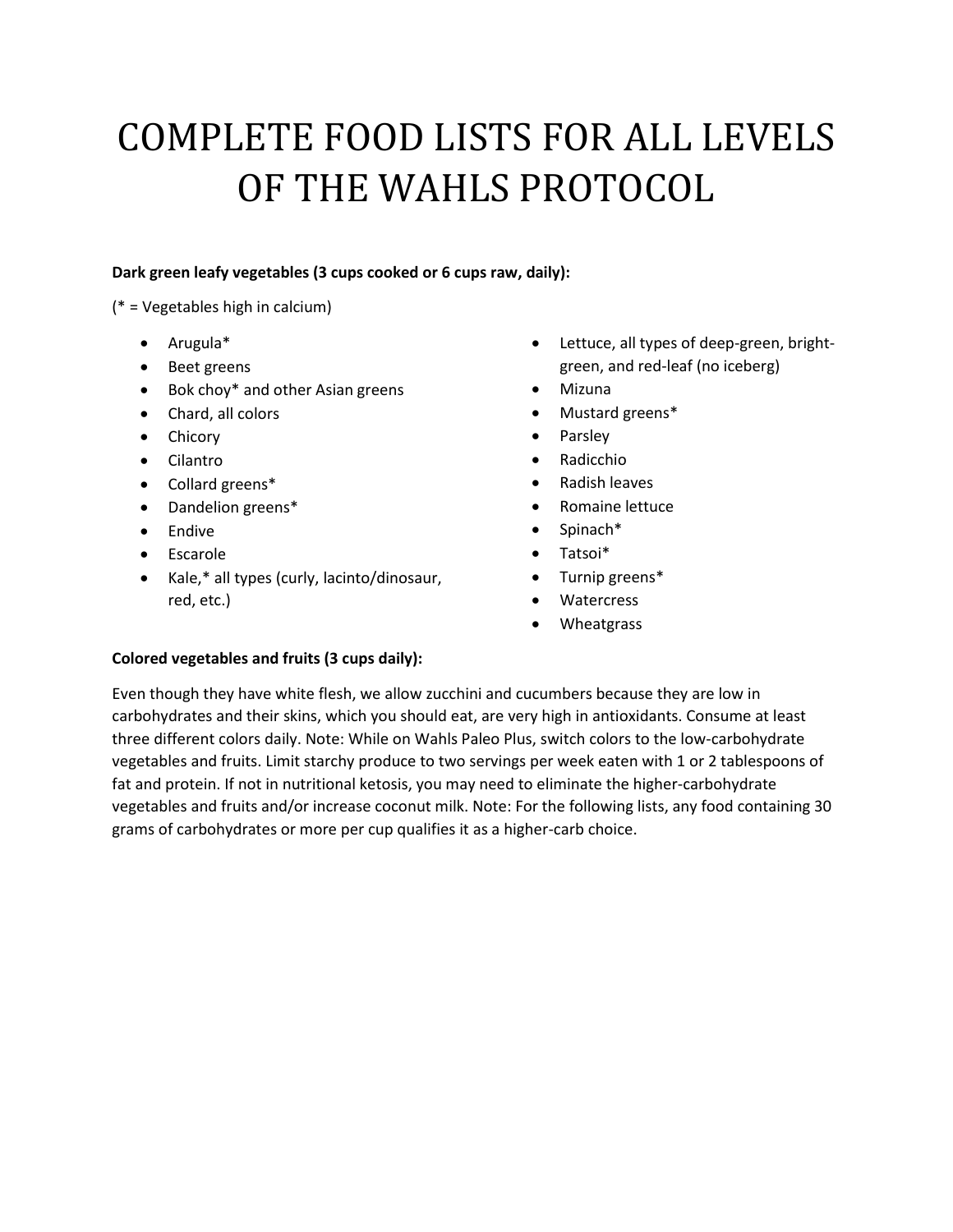#### *Green*

#### LOWER/MODERATE-CARBOHYDRATE

- Artichoke
- Asparagus
- Avocado
- **•** Beans, green (avoid on Wahls Paleo Plus)
- Cabbage, green
- Celery
- Cucumber, with skin
- Grapes, green
- Green peas (avoid on Wahls Paleo Plus)
- Honeydew melon
- Kiwi, green
- Limes
- Okra
- Olives, green
- Peppers, green
- Snow peas (avoid on Wahls Paleo Plus)
- Sugar snap peas (avoid on Wahls Paleo Plus)
- Zucchini with skin

#### HIGHER-CARBOHYDRATE

Commercial juices (avoid on Wahls Paleo Plus)

#### **Red**

#### LOWER/MODERATE-CARBOHYDRATE

- Beets
- Blood oranges
- Cabbage, red
- Cherries
- Cranberries
- Currants, red
- Grapefruit, red
- Grapes, red
- Peppers, red
- Radicchio
- Raspberries, red
- Rhubarb
- **Strawberries**
- Tomatoes, red
- Watermelon

#### HIGHER-CARBOHYDRATE

- Commercial juices (avoid on Wahls Paleo Plus)
- Dried cranberries and other dried fruit (avoid on Wahls Paleo Plus)
- Pomegranate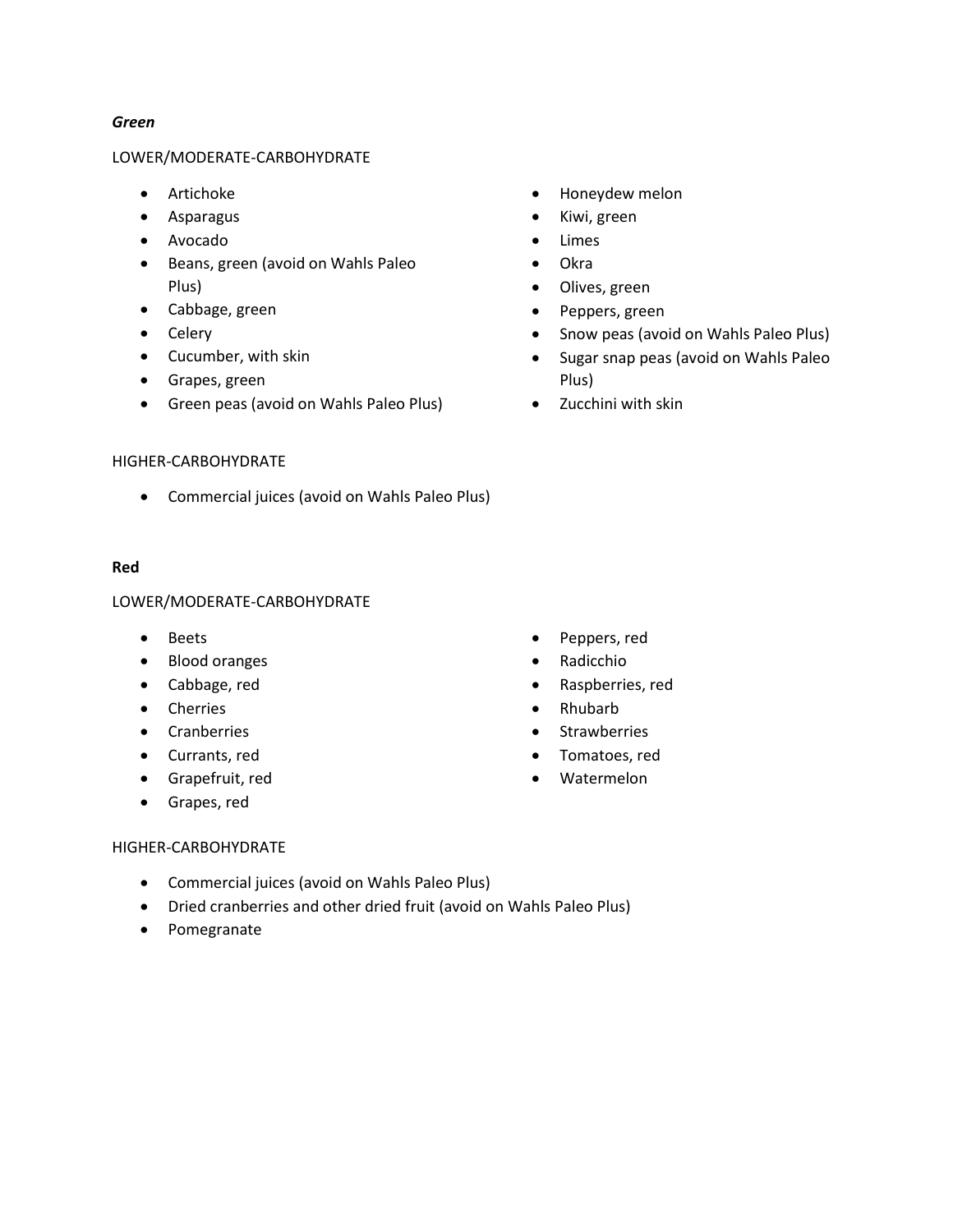#### **Blue/Purple/Black**

#### LOWER/MODERATE-CARBOHYDRATE

- Aronia berries
- Blackberries
- **•** Blueberries
- Currants, black
- Eggplant
- Elderberries
- **•** Grapes, black
- Grapes, purple
- Kale, purple
- Olives, black
- Plums
- Raspberries, black

#### HIGHER-CARBOHYDRATE

- Commercial juice (avoid on Wahls Paleo Plus)
- Dates (avoid on Wahls Paleo Plus)
- Dried currants (avoid on Wahls Paleo Plus)
- Figs, purple (avoid on Wahls Paleo Plus)
- Prunes (avoid on Wahls Paleo Plus)
- Raisins (avoid on Wahls Paleo Plus)

#### **Yellow/Orange**

#### LOWER-/MODERATE-CARBOHYDRATE

- Apricots
- Carrots
- Grapefruit
- Kiwi, golden
- Lemon
- Mango
- Muskmelon
- Nectarines
- Oranges
- Papaya
- Peaches

#### HIGHER-CARBOHYDRATE

- Acorn squash
- Commercial juice (avoid on Wahls Paleo Plus)
- Dried apricots, pineapple, or other dried fruit (avoid on Wahls Paleo Plus)
- Peppers, orange and yellow
- Pineapple
- Pumpkin
- Squash, summer and winter
- Pineapple
- Pumpkin
- Squash, summer and winter
- Sweet potatoes
- Tangerines
- Tomatoes, yellow
- Yams
- Figs
- Sweet potatoes, cooked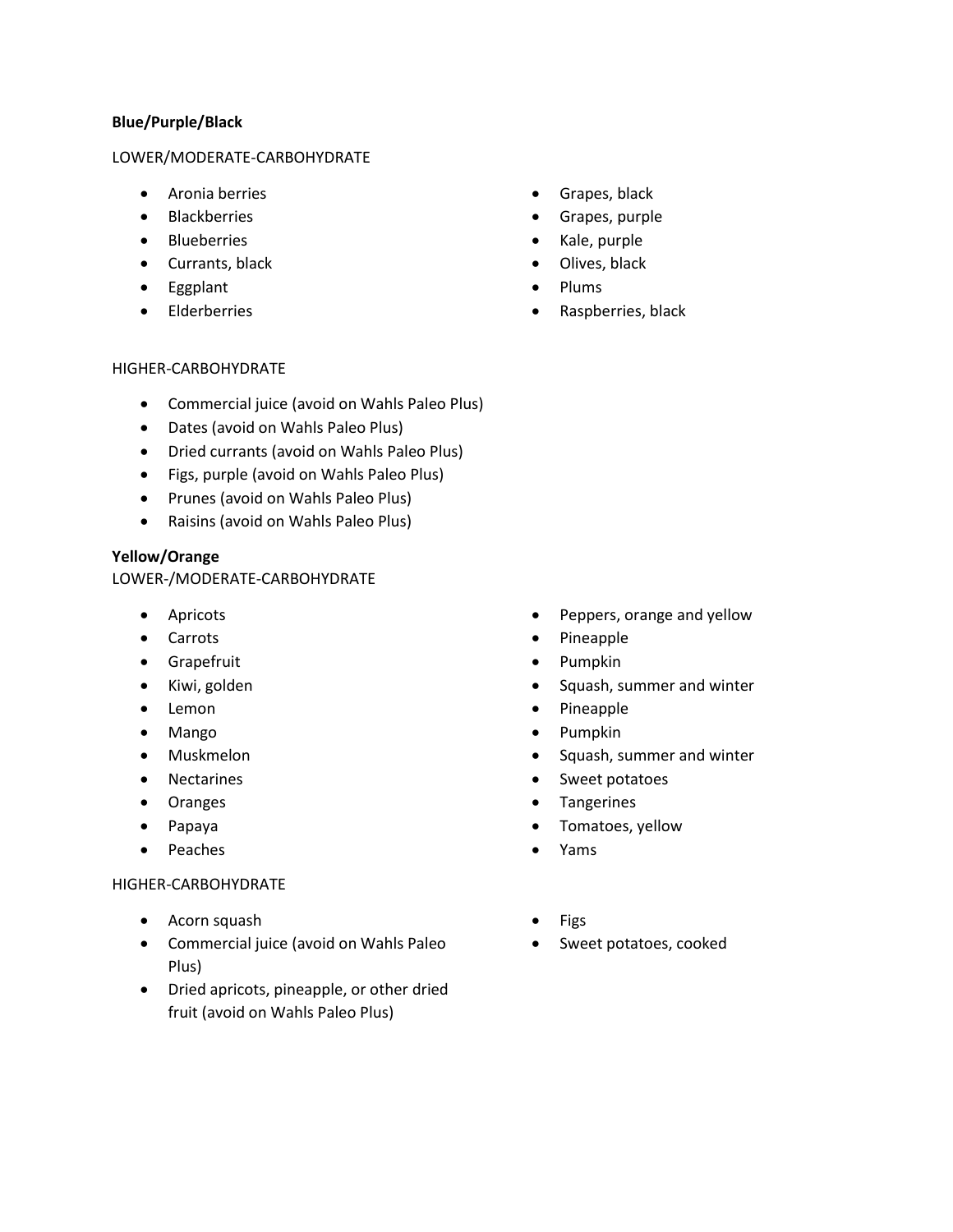## **Sulfur-rich vegetables (3 cups daily):**

(\* = Vegetables high in calcium)

- Arugula\*
- Asparagus
- Bok choy\*
- **•** Broccoli
- **•** Broccoli rabe (rapini)
- **•** Brussels sprouts
- Cabbage
- Cauliflower
- Chives
- Collard greens\*
- Daikon
- Garlic, all types (two cloves = 1 serving)
- Kale\*
- Kohlrabi
- Leeks
- Mizuna
- Mushrooms
- Mustard greens
- Onions, red, yellow, and white
- Radishes
- Rutabagas
- **Scallions**
- Shallots
- Tatsoi
- Turnip greens\*
- Turnips
- Watercress

#### **Starchy fruits not included in the 9 cups (white flesh). Consume only after 9 cups are finished:**

- Apple (avoid on Wahls Paleo Plus)
- Banana (avoid on Wahls Paleo Plus)
- Pear (avoid on Wahls Paleo Plus)

#### **Other white nonstarchy vegetables may be consumed after the 9 cups have been eaten:**

- Bamboo shoots
- Cucumbers without skin
- Jicama
- Water chestnuts (canned)
- Zucchini without skin
- 

#### **Sea vegetables/algae (introduced with Wahls Paleo and Wahls Paleo Plus):**

Algae (serving = 1 teaspoon spirulina or chlorella or  $\frac{1}{2}$  teaspoon blue-green)

- Blue-green algae
- Spirulina

Chlorella

Seaweed (1 serving = 2.5 ounces fresh or reconstituted, 1 teaspoon flakes, or ¼ teaspoon powder)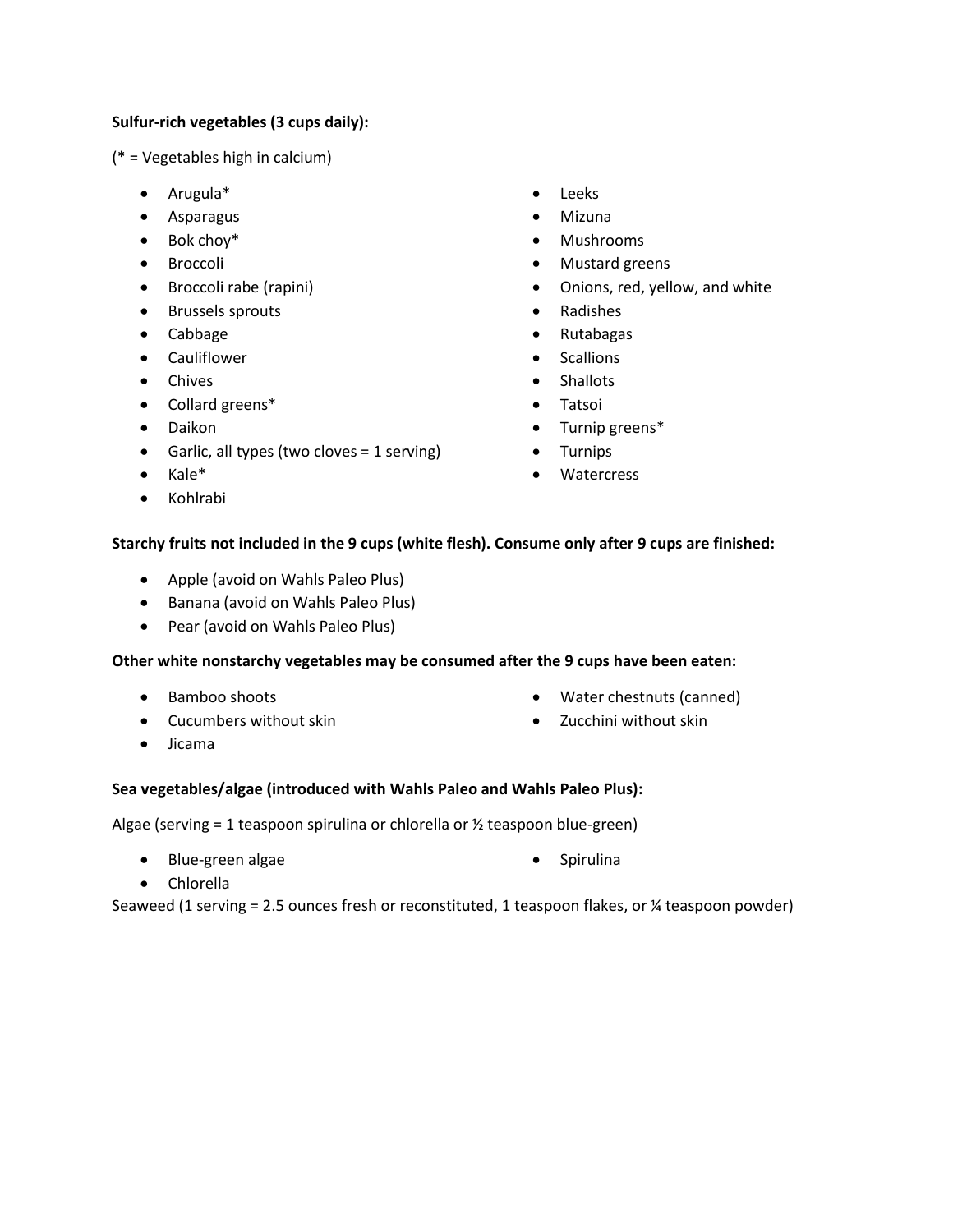**Red**

- Dulse
- Irish moss

## **Brown**

- Bladderwrack
- Kelp

## **Green**

• Sea lettuce

# **Animal protein (strongly recommended in the Wahls Diet, mandatory for Wahls Paleo and Wahls Paleo Plus; prefer organic if possible, wild or grass-fed ideal):**

- Beef
- Buffalo/bison
- Chicken
- Duck
- Elk
- Fish, all kinds (salmon, tuna, cod, sardines, mackerel, tilapia, sea bass, herring, etc.)
- Pork
- Processed meat with no gluten, nitrates, or monosodium glutamate
- Shellfish, all kinds (shrimp, crab, lobster, scallops, etc.)
- Turkey
- Veal
- Venison, rabbit, pheasant, quail, and other wild game

Lamb

# **Organ meat (12 ounces per week; introduced with Wahls Paleo and continued in Wahls Paleo Plus):**

- Brain
- Gizzard
- Heart
- Kidney
- Liver
- Sweetbreads
- Tongue
- Tripe
- Nori
- Kombu
- Wakame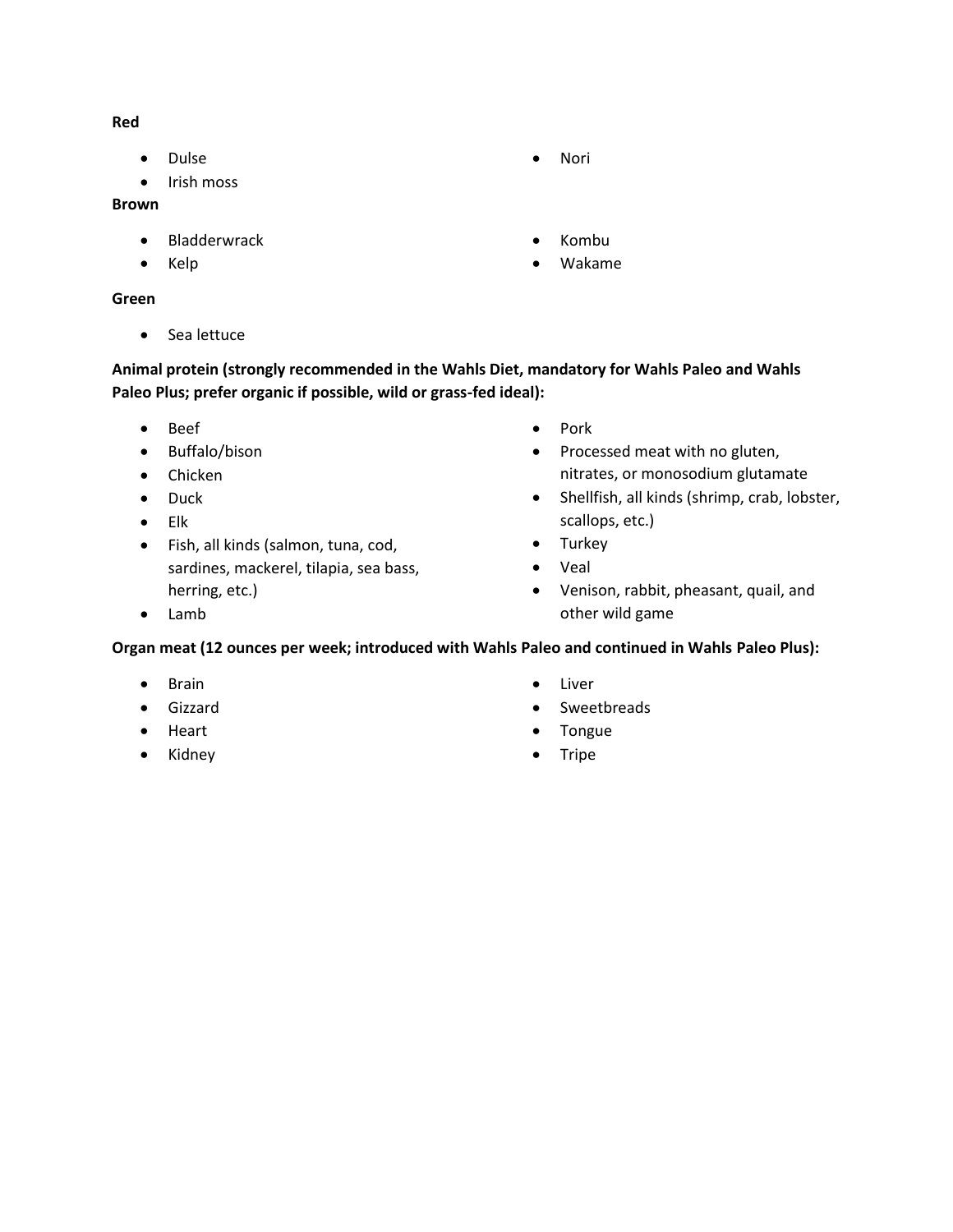# **Omega-3 rich fish (16 ounces a week; encouraged in the Wahls Diet, mandatory with Wahls Paleo and Wahls Paleo Plus)**

- Anchovies
- Calms
- Halibut
- Herring
- Mackerel
- Mussels
- Oysters
- Salmon
- Sardines
- Trout
- Tuna (fresh)

## **Dairy substitutes (***organic preferred***)**

- Organic full-fat coconut milk, canned
- Organic unsweetened nut milk (like almond, hazelnut, or hemp milk; homemade soaked nut milk is strongly preferred for Wahls Paleo and Wahls Paleo Plus)
- Unsweetened coconut milk in a carton (for Wahls Diet and Wahls Paleo only, not for use on Wahls Paleo Plus. This is different from canned coconut milk, with much less fat and added fillers.)
- Organic soy milk (avoid on Wahls Paleo and Wahls Paleo Plus)
- Yogurts and other products made from coconut milk, nut milks, or organic soy (Wahls Diet only), but watch the sugar content.

# **Non-gluten grains and potatoes (eaten only after meeting your 9 cups goals: 1 serving per day on the Wahls Diet, 2 servings per week on Wahls Paleo,** *avoid on Wahls Paleo Plus***):**

- Almond and other nut flours
- Amaranth
- Arrowroot
- Brown rice
- Buckwheat
- Chickpea flour
- Coconut flour
- Coconut meat, fresh or unsweetened dried (shredded or flaked)
- White potatoes (Yukon gold or heirloom red or black potatoes)
- Corn
- Flaxseeds and flax meal
- Millet
- Oatmeal (certified gluten-free brands only)
- Quinoa
- Sago
- Sorghum
- Soy flour
- Tapioca
- Wild rice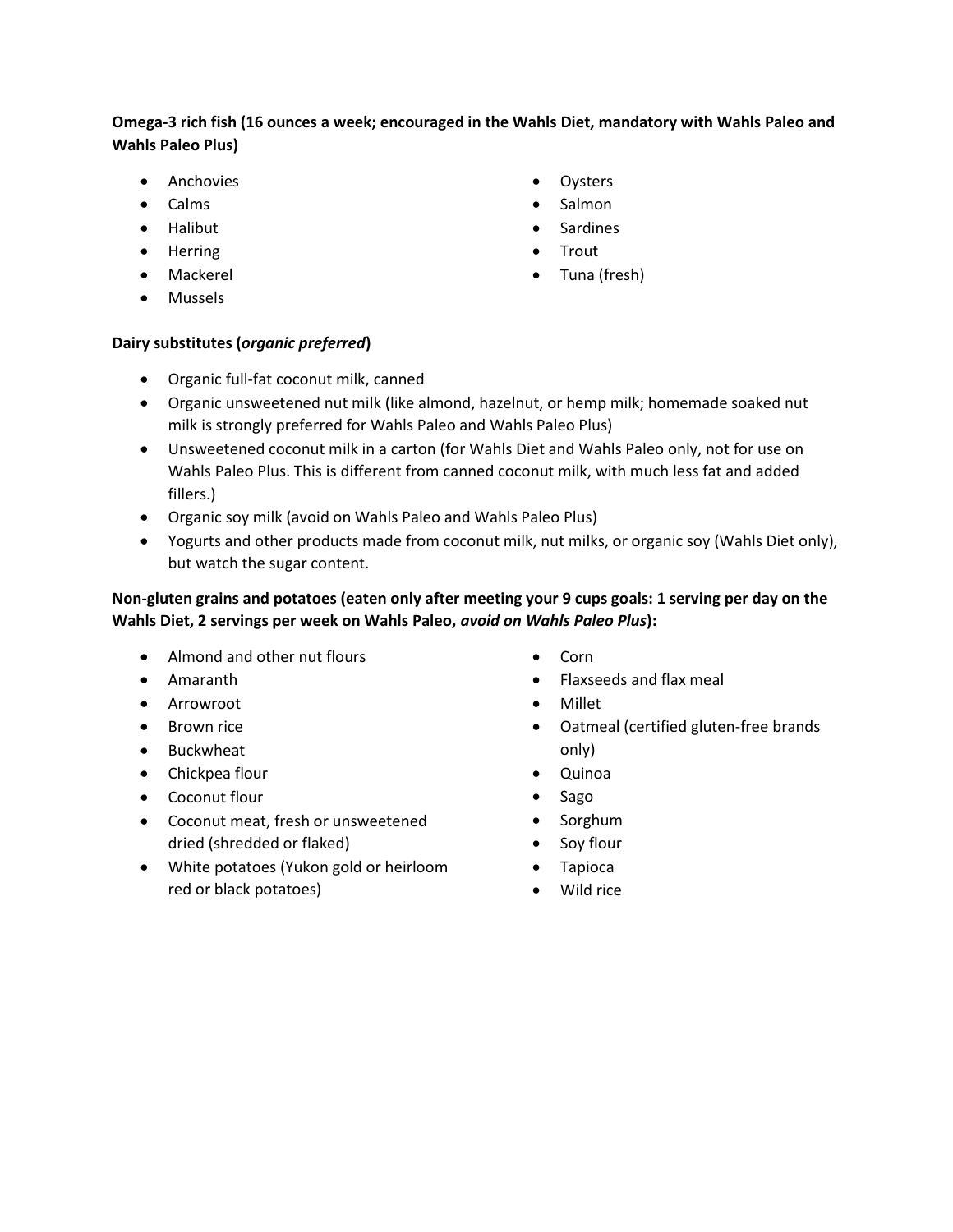## **Legumes (2 servings per week maximum on Wahls Paleo, avoid on Wahls Paleo Plus):**

- Any dried beans (black, white, pinto, lima, peanuts, peanut butter, etc.)
- Lentils
- Pea pods and green beans

# **Nuts and seeds (sprouting of nuts and seeds introduced with Wahls Paleo and continued with Wahls Paleo Plus):**

- † = good source of fiber
- $*$  = high in calcium
- Tree nuts (unless you are allergic to them, including almonds,\* walnuts, hazelnuts, cashews, Brazil nuts, and pistachios), maximum 4 ounces of nuts and seeds per day
- Seeds (sunflower, pumpkin, sesame, flax<sup>†</sup>, and chia<sup>†</sup>)
- Peanuts (unless you are allergic to them, peanuts are technically a legume, so avoid on Wahls Paleo and Wahls Paleo Plus)
- Peas (green, split peas, black-eyed peas; avoid on Wahls Paleo Plus)
- Tahini (sesame butter)
- Sunflower butter
- Almond butter

# **Cold-pressed oils (do not fry with or heat these oils):**

- Avocado oil
- Flax oil
- Hemp oil
- Olive oil, extra virgin
- Walnut oil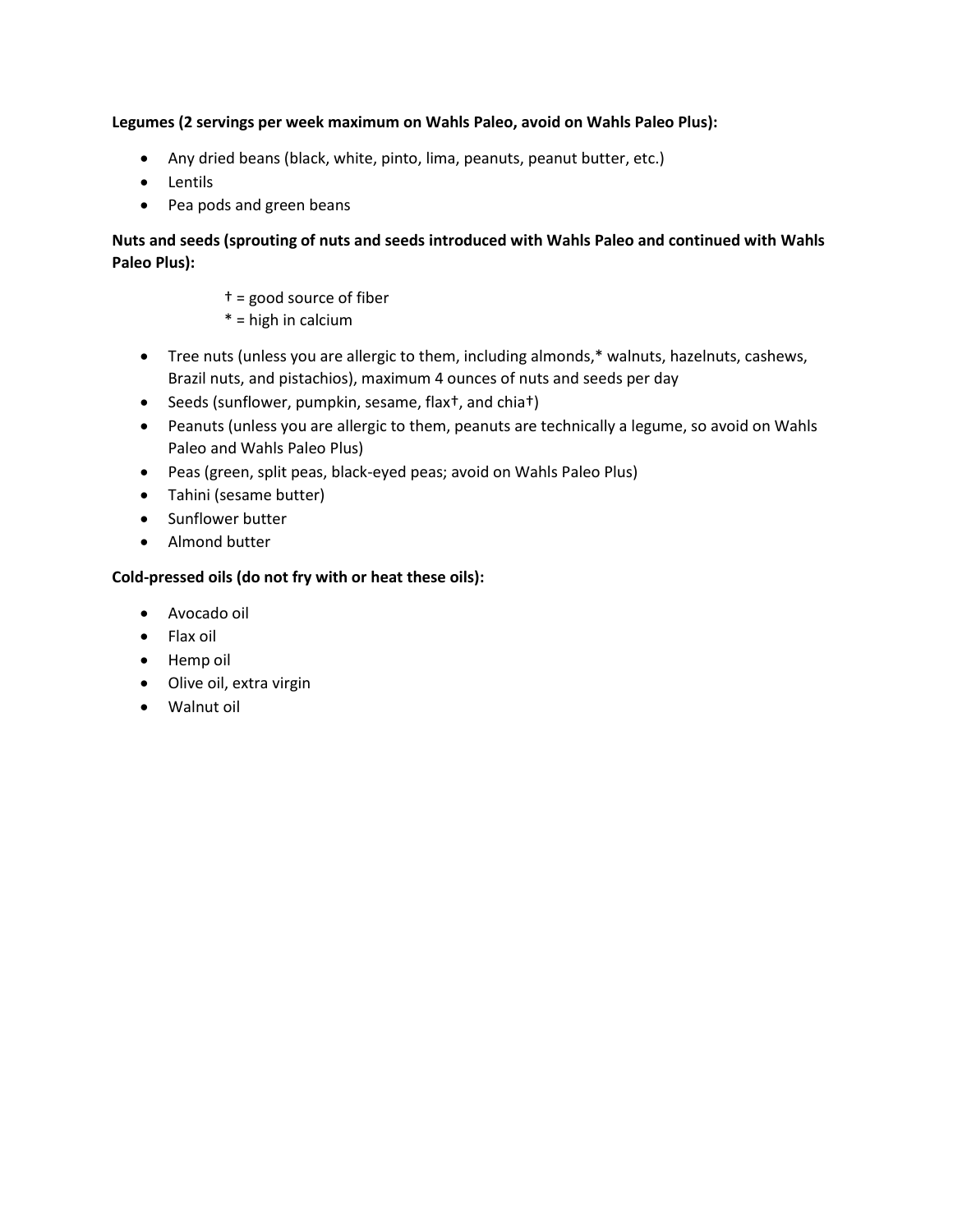## **Cooking oils:**

- Clarified butter/ghee
- Coconut oil, extra virgin
- Rendered animal fats (e.g., lard, chicken fat, duck fat)
- Other oil/seed butters: Very occasional use of organic sesame oil. Coconut fat sources (use as desired on the Wahls Diet and Wahls Paleo, but required on Wahls Paleo Plus; these are used to increase the intake of medium-chain triglycerides to assist in achieving nutritional ketosis)

## **Condiments/flavorings:**

- Brewer's yeast–though I prefer nutritional yeast because it has B12 added
- Coconut aminos (a soy-sauce-like condiment; one popular brand is Coconut Secret Raw Vegan Aminos)
- Herbs/spices without added sugar or salt
- **•** Horseradish
- Miso (brown rice and soy versions only, not barley or other miso containing gluten); avoid on Wahls Paleo and Whals Paleo Plus
- Mustard
- Nutritional yeast (Make sure it is gluten-free; if it causes headaches or fatigue, add it to your "prohibited" list.)
- Pickles
- Sauerkraut
- Sea salt (iodized or regular)
- Tamari (make sure it's gluten-free, preferably fermented instead of hydrolyzed.)
- Wasabi (The powder is gluten-free, but the paste may have gluten, so be sure to read the label.)

## **Sweeteners (limit to 1 teaspoon per day and avoid on Wahls Paleo Plus):**

- Honey
- Real maple syrup, organic (Do not use "pancake syrup" or anything containing high-fructose corn syrup. Organic maple syrup is important – formaldehyde may have been added to nonorganic brands.)
- Molasses\* (high in calcium)
- Sorghum
- Stevia leaves or extract
- Raw sugar, evaporated cane juice, or other relatively unrefined forms of cane sugar (I prefer that you choose one of the other sweeteners, if possible, and avoid sugar entirely. Do *not* consume white sugar.)